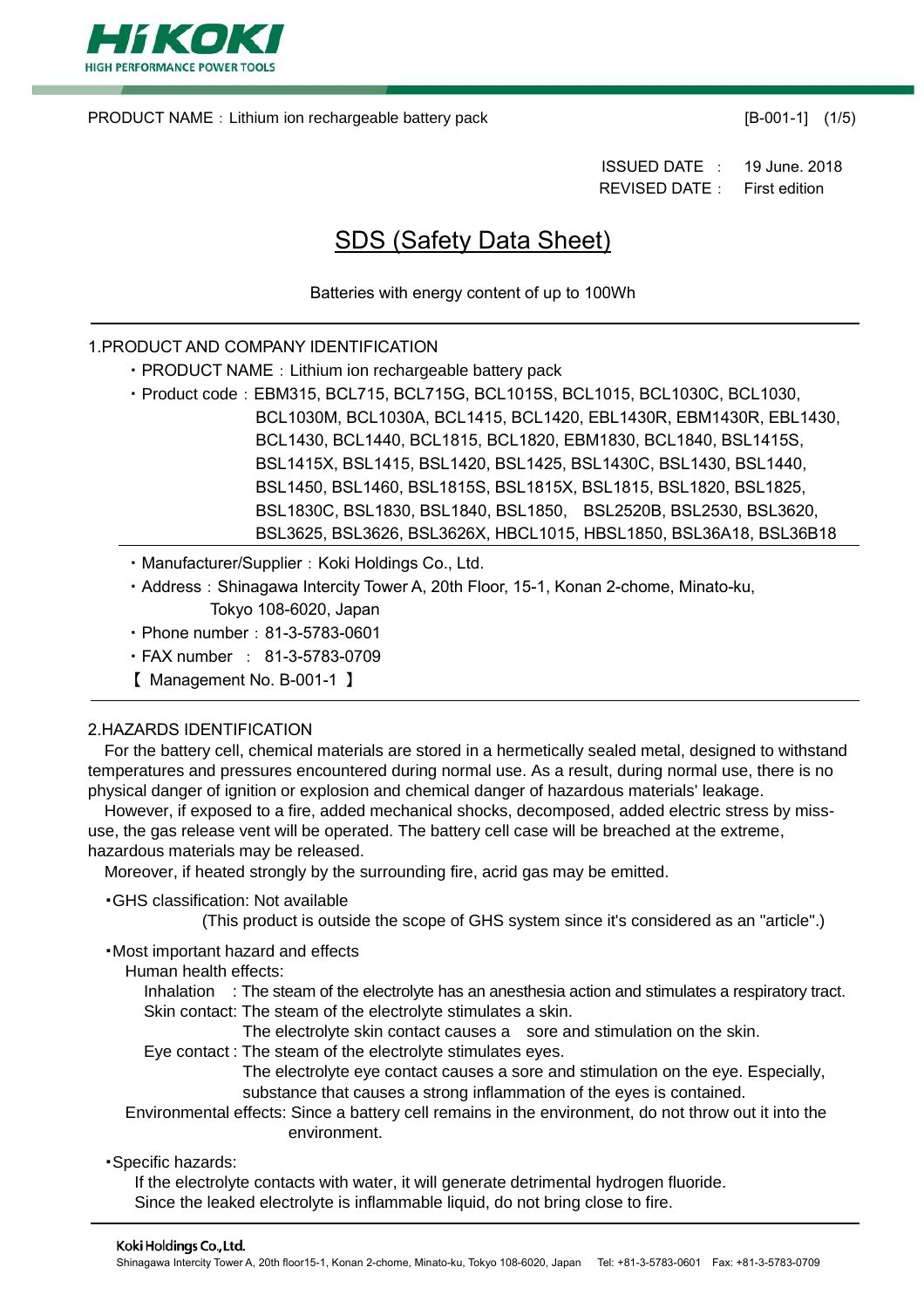

PRODUCT NAME: Lithium ion rechargeable battery pack [B-001-1] (2/5)

## 3. COMPOSITION / INFORMATION ON INGREDIENTS

・Substance or preparation: Preparation

| CAS-No.    | Chemical name                  | Ingredients (wt%) |
|------------|--------------------------------|-------------------|
| 1307-96-6  | Cobalt oxide                   | < 30              |
| 1313-13-9  | Manganese dioxide              | < 30              |
| 1313-99-1  | Nickel oxide                   | < 30              |
| 7440-44-0  | Carbon                         | < 30              |
|            | Electrolyte (*)                | < 25              |
| 24937-79-9 | Polyvinylidene fluoride (PVdF) | < 10              |
| 7429-90-5  | Aluminium foil                 | $1 - 10$          |
| 7440-50-8  | Copper foil                    | $1 - 15$          |
|            | Aluminium and inert materials  | 1 - 30            |

#### 4. FIRST-AID MEASURES

## **Spilled internal cell materials**

- ・Inhalation : Make the victim blow his/her nose, gargle. Seek medical attention if necessary.
- ・Skin contact : Remove contaminated clothes and shoes immediately. Wash extraneous matter or contact region with soap and plenty of water immediately.
- ・Eye contact : Do not rub one's eyes. Immediately flush eyes with water continuously for at least 15 minutes. Seek medical attention immediately.

#### **A battery cell and spilled internal cell materials**

・Ingestion : Make the victim vomit. When it is impossible or the feeling is not well after vomiting, seek medical attention.

## 5. FIRE-FIGHTING MEASURES

| : Plenty of water, carbon dioxide gas, nitrogen gas, chemical powder<br>fire extinguishing medium and fire foam.                                                                                                                         |
|------------------------------------------------------------------------------------------------------------------------------------------------------------------------------------------------------------------------------------------|
| : Corrosive gas may be emitted during fire.                                                                                                                                                                                              |
| . Specific methods of fire-fighting : When the battery burns with other combustibles simultaneously, take<br>fire extinguishing method which correspond to the combustibles.<br>Extinguish a fire from the windward as much as possible. |
| · Special protective equipment for firefighters:                                                                                                                                                                                         |
| : Respiratory equipment of a gas cylinder style or protection-against-dust<br>mask                                                                                                                                                       |
| : Protective gloves                                                                                                                                                                                                                      |
| : Goggle or protective glasses designed to protect against liquid splashes                                                                                                                                                               |
| Skin and body protection: Protective cloth                                                                                                                                                                                               |
|                                                                                                                                                                                                                                          |

## 6. ACCIDENTAL RELEASE MEASURES

Spilled internal cell materials, such as electrolyte leaked from a battery cell, are carefully dealt with according to the followings.

- ・Precautions for human body: Remove spilled materials with protective equipment (protective glasses and protective gloves). Do not inhale the gas as much as possible. Moreover, avoid touching with as much as possible. ・Environmental precautions : Do not throw out into the environment. • Method of cleaning up : The spilled solids are put into a container. The leaked place is wiped off
- with dry cloth. ・Prevention of secondary hazards: Avoid re-scattering. Do not bring the collected materials close to fire.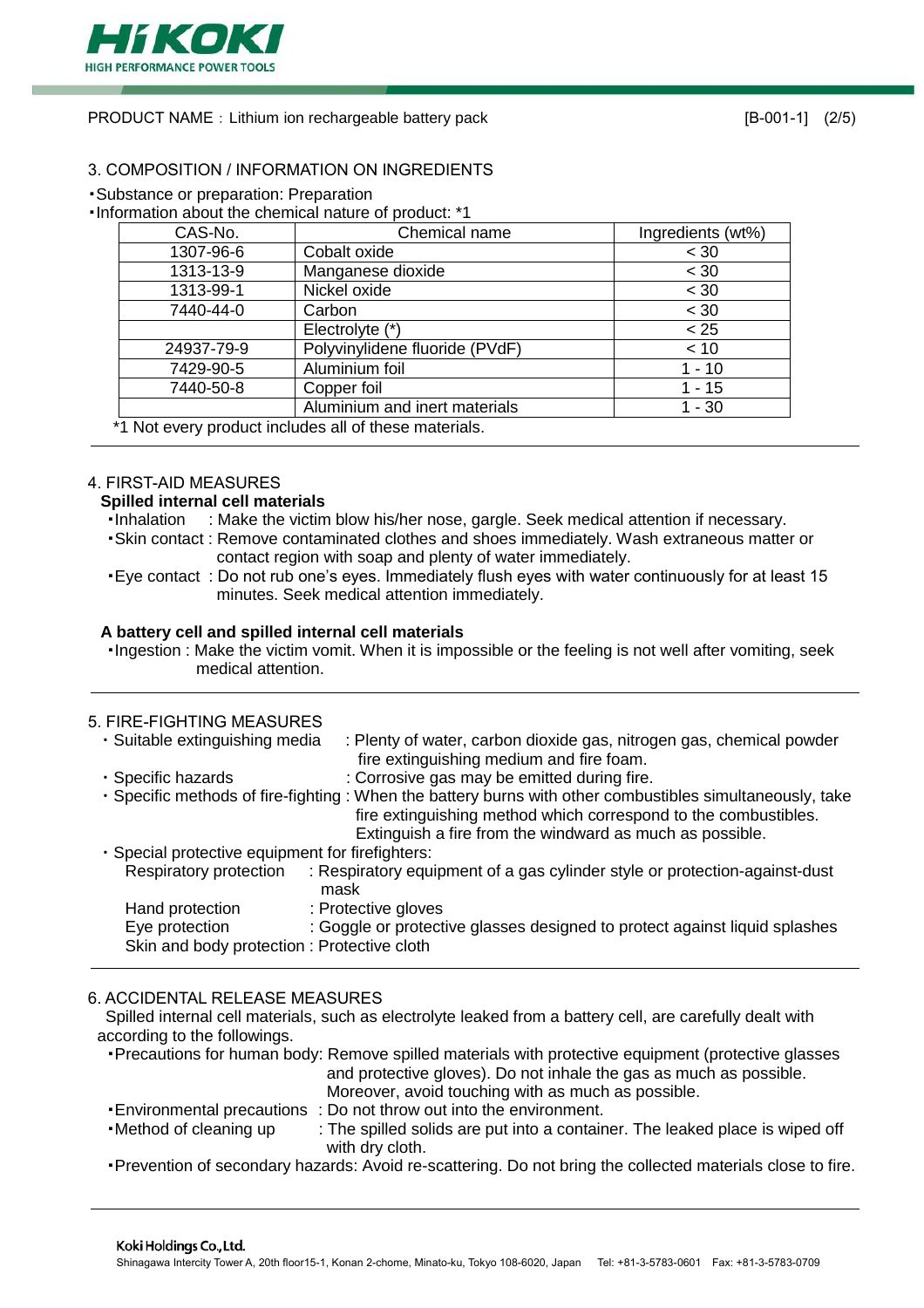

#### PRODUCT NAME: Lithium ion rechargeable battery pack [B-001-1] (3/5)

## 7. HANDLING AND STORAGE

#### ・Handling suggestions

- ・Do not connect the positive terminal to the negative terminal with electrical wire or chain.
- ・Avoid polarity reverse connection when installing the battery to an instrument.
- ・Do not wet the battery with water, seawater, drink or acid; or expose to strong oxidizer.
- ・Do not damage or remove the external tube.
- ・Keep the battery away from heat and fire.
- ・Do not disassemble or reconstruct the battery; or solder the battery directly.
- ・Do not give a mechanical shock or deform.
- ・Do not use unauthorized charger or other charging method. Terminate charging when the charging process doesn't end within specified time.

#### ・Storage

- ・Do not store the battery with metalware, water, seawater, strong acid or strong oxidizer.
- ・Make the charge amount 30~50% then store at room temperature or less (temperature= -20~35 ℃ (-4oF to 95oF),) in a dry (humidity: 45~85%) place. Avoid direct sunlight, high temperature, and high humidity.
- ・Use insulative and adequately strong packaging material to prevent short circuit between positive and negative terminal when the packaging breaks during normal handling. Do not use conductive or easy to break packaging material.

## 8. EXPOSURE CONTROLS / PERSONAL PROTECTION

・Control parameters

ACGIH has not been mentioned control parameter of electrolyte.

・Personal protective equipment

Respiratory protection: Respirator with air cylinder, dust mask

Hand protection: Protective gloves

Eye protection: Goggles or protective glasses designed to protect against liquid splashes

Skin and body protection: Working clothes with long sleeve and long trousers

## 9. PHYSICAL AND CHEMICAL PROPERTIES

## ・Appearance

Physical state: Solid Form: Cylindrical or Prismatic or Pouch (laminated) Color: Metallic color or black(without tube if it has tube) Odor: No odor

## 10. STABILITY AND REACTIVITY

・Stability: Stable under normal use

・Hazardous reactions occurring under specific conditions

- ・Conditions to avoid: When a battery cell is exposed to an external short-circuit, crushes, deformation, high temperature above 100 degree C, it will be the cause of heat generation and ignition. Direct sunlight and high humidity.
- ・Materials to avoid: Conductive materials, water, seawater, strong oxidizers and strong acids.

・Hazardous decomposition products: Acrid or harmful gas is emitted during fire.

## 11. TOXICOLOGICAL INFORMATION

## **Organic Electrolyte**

- ・Acute toxicity: LD50, oral Rat 2,000mg/kg or more
- ・Irritating nature: Irritative to skin and eye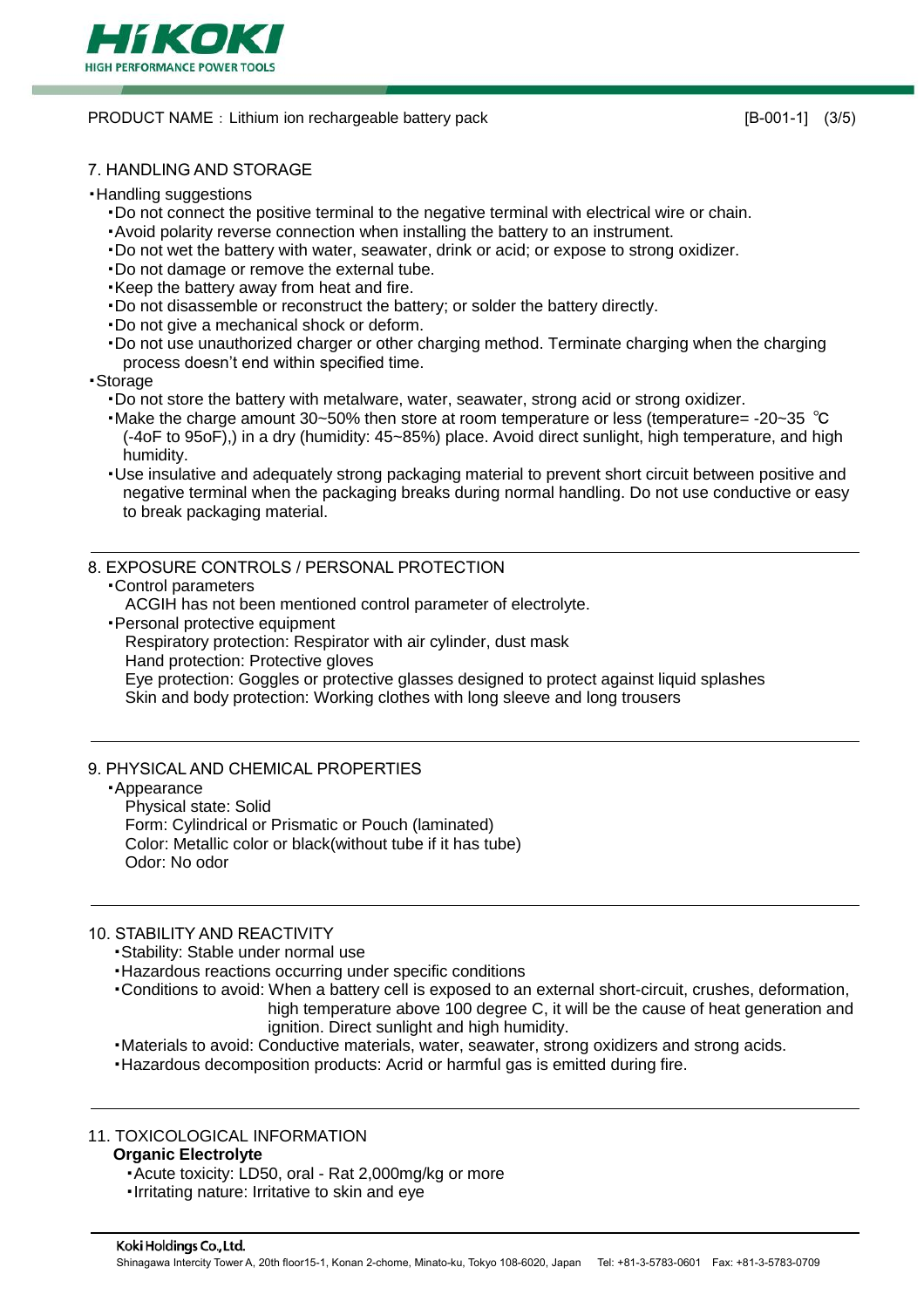

PRODUCT NAME: Lithium ion rechargeable battery pack [B-001-1] (4/5)

## 12. ECOLOGICAL INFORMATION

・Persistence/degradability : Since a battery cell and the internal materials remain in the environment, do not bury or throw out into the environment.

## 13. DISPOSAL CONSIDERATIONS

・Recommended methods for safe and environmentally preferred disposal:

## **Product (waste from residues)**

Specified collection or disposal of lithium ion battery is required by the law like as "battery control law" in several nations. Collection or recycle of the battery is mainly imposed on battery's manufacturer or importer in the nations recycle is required.

#### **Contaminated packaging**

Neither a container nor packing is contaminated during normal use. When internal materials leaked from a battery cell contaminates, dispose as industrial wastes subject to special control.

## 14. TRANSPORT INFORMATION

In the case of transportation, avoid exposure to high temperature and prevent the formation of any condensation. Take in a cargo of them without falling, dropping and breakage. Prevent collapse of cargo piles and wet by rain. The container must be handled carefully. Do not give shocks that result in a mark of hitting on a cell. Please refer to Section 7-HANDLING AND STORAGE also.

Lithium-ion batteries are tested in accordance with UN manual of Tests and Criteria, Part III, subsection 38.3

■Batteries with energy content of up to 100Wh: (The energy content in Wh is noted on the nameplate of the battery.)

Regulation depends on region and transportation mode

## **Worldwide, Air transport : IATA-DGR**

The product fulfils the following requirements:

| - Battery pack separately (without equipment) |               |
|-----------------------------------------------|---------------|
| less than or equal to 2 batteries per package | : Packing Ins |
| greater than 2 batteries per package          | : Packing Ins |

- struction; 965, Section II, UN3480
- struction; 965, Section I.B, UN3480
- Battery pack with equipment less than or equal to 5kg the battery pack total weight : Packing Instruction; 966, Section II, UN3481 greater than 5kg the battery pack total weight : Packing Instruction; 966, Section I, UN 3481
- Battery pack built-in into equipment (attached to equipment) less than or equal to 5kg the battery pack total weight : Packing Instruction; 967 Section II, UN3481 greater than 5kg the battery pack total weight : Packing Instruction; 967 Section I, UN3481

## **Worldwide, Sea ship : IMO-IMDG Code [special provision 188]**

The product fulfils the requirements of Special provision 188 of the IMDG code. If the requirements for Packing, Labelling and documentation according this special provision are fulfilled, no additional regulations are applicable.

## **Europe, Land transport : ADR/RID/GGVSE [special provision 188]**

The product fulfils the requirements of Special provision 188 of the ADR/RID/GGVSE. If the requirements for Packing, Labelling and documentation according this special provision are fulfilled, no additional regulations are applicable.